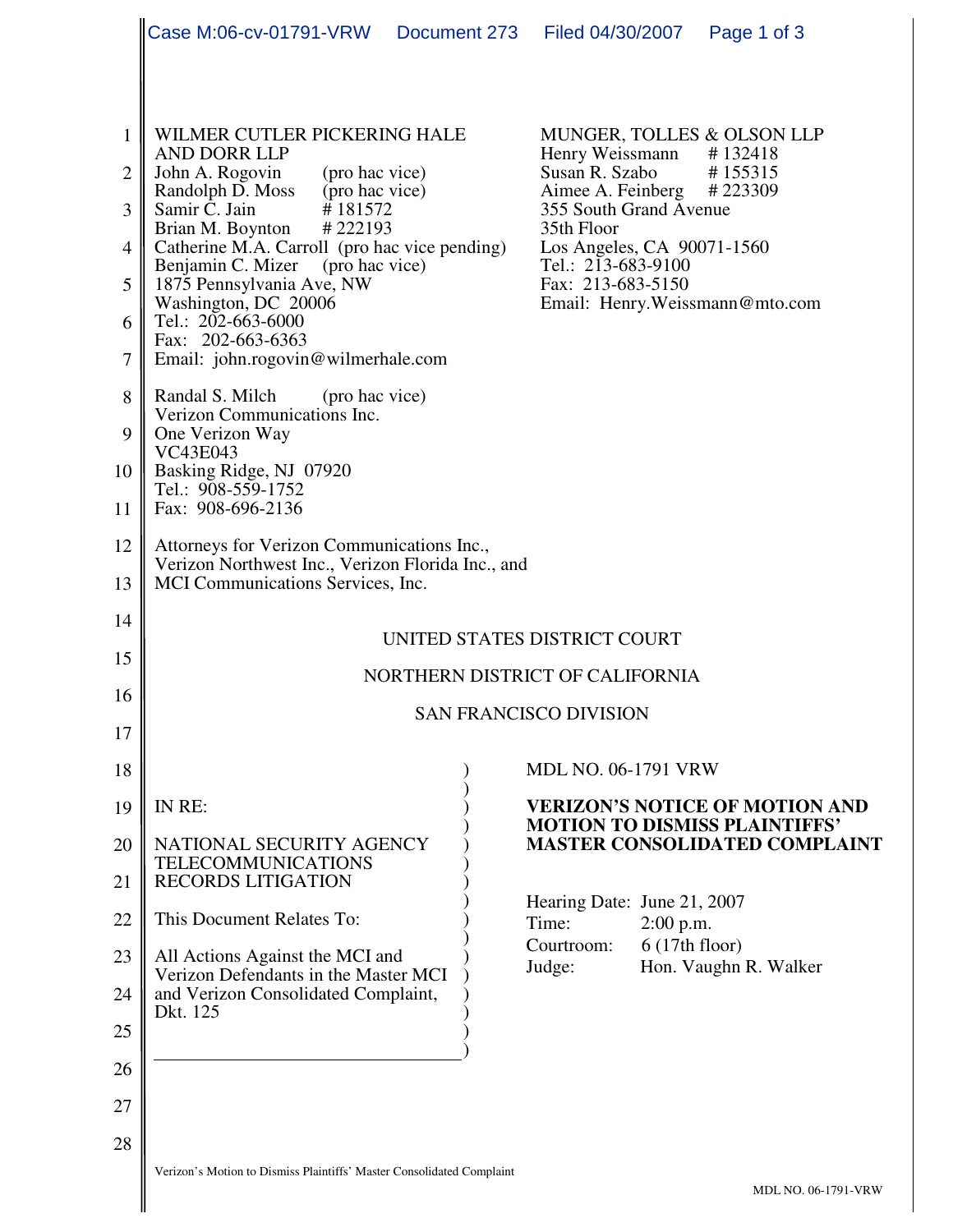## 2 3

4

5

6

7

8

1

## **NOTICE OF MOTION AND MOTION TO DISMISS**

TO PLAINTIFFS AND THEIR ATTORNEYS OF RECORD:

PLEASE TAKE NOTICE that on June 21, 2007, at 2:00 p.m., in the United States District Court for the Northern District of California, San Francisco Division, located at 450 Golden Gate Avenue, San Francisco, California, in Courtroom 6 (17th floor), the following Motion To Dismiss filed by Defendants Verizon Communications Inc., Verizon Northwest Inc., Verizon Florida Inc., and MCI Communications Services, Inc. (hereinafter "Defendants") will be heard.

9 10 11 12 13 14 15 16 17 18 19 20 21 22 23 24 25 Pursuant to Federal Rules of Civil Procedure 12(b)(1) and 12(b)(6), Defendants hereby move to dismiss the "Master Consolidated Complaint Against MCI Defendants and Verizon Defendants" (Dkt. # 125) in *In re National Security Agency Telecommunications Record Litigation*, MDL No. 06-1791 (VRW) (N.D. Cal.) (hereinafter "the Complaint"), based on the United States' invocation of the state secrets privilege (Dkt. # 254). In addition, the Complaint should be dismissed because it fails to state a claim upon which relief may be granted: (1) Plaintiffs fail to state claims under 18 U.S.C. §§ 2511, 2702(a)(1), 2702(a)(2), 2702(a)(3), and 47 U.S.C. § 605, because none of those statutory provisions prohibits the acts alleged. (2) Plaintiffs fail to plead facts to state a claim for unlawful "divulgence" of call records under 18 U.S.C. § 2702(a)(3). (3) The First Amendment to the Constitution prohibits the imposition of liability based on the alleged divulgence of call record information to the government in the circumstances alleged in the Complaint, and the statutes upon which plaintiffs base their claims must be construed as not imposing liability based on the facts alleged. (4) Plaintiffs' state-law claims are preempted by federal law. (5) Plaintiffs fail to state deception and breach-of-contract claims. (6) Plaintiff's claims against MCI are barred by the bankruptcy discharge.

1

- 26
- 27 28